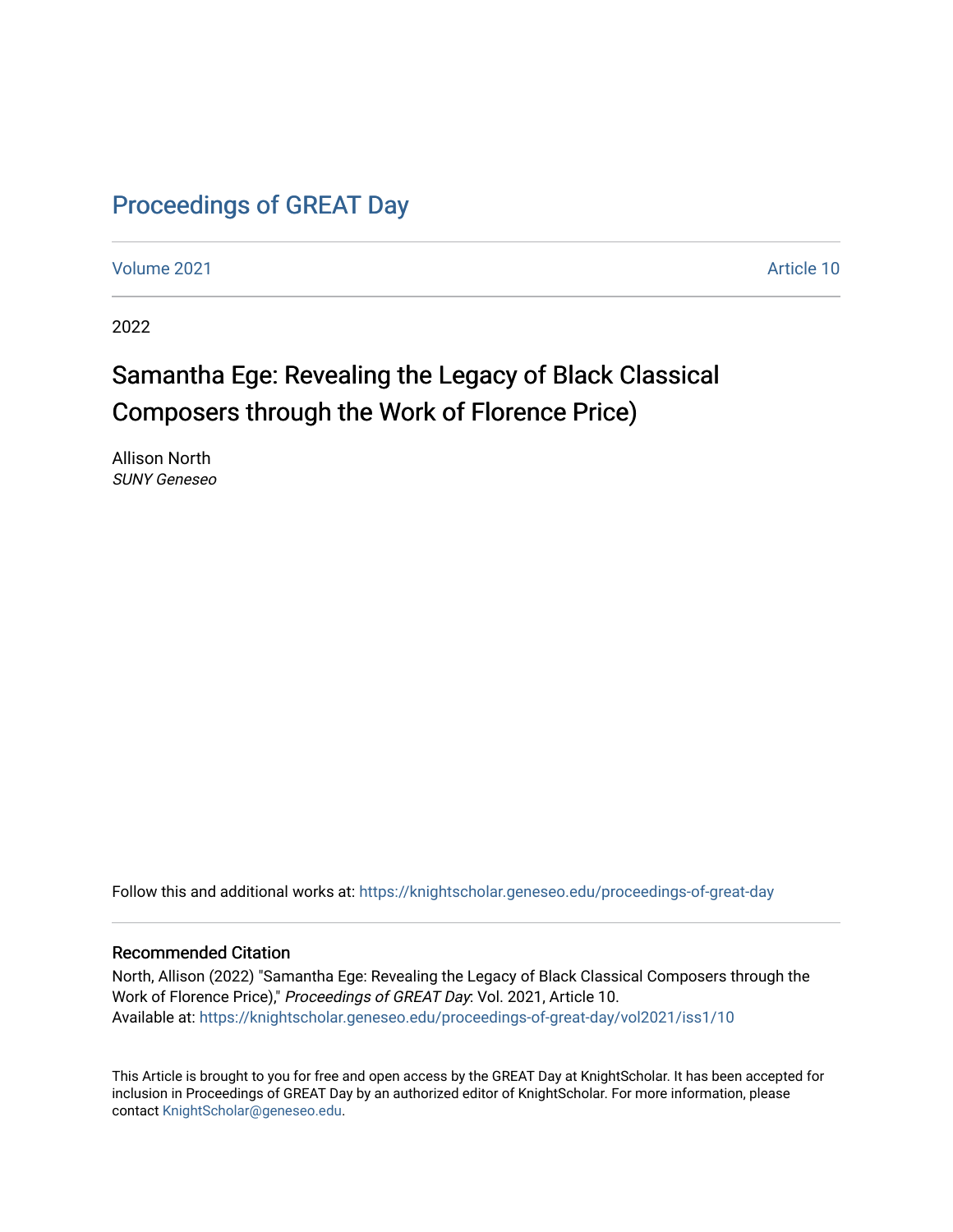### Samantha Ege: Revealing the Legacy of Black Classical Composers through the Work of Florence Price)

#### Cover Page Footnote

sponsored by Monica Hershberger, PhD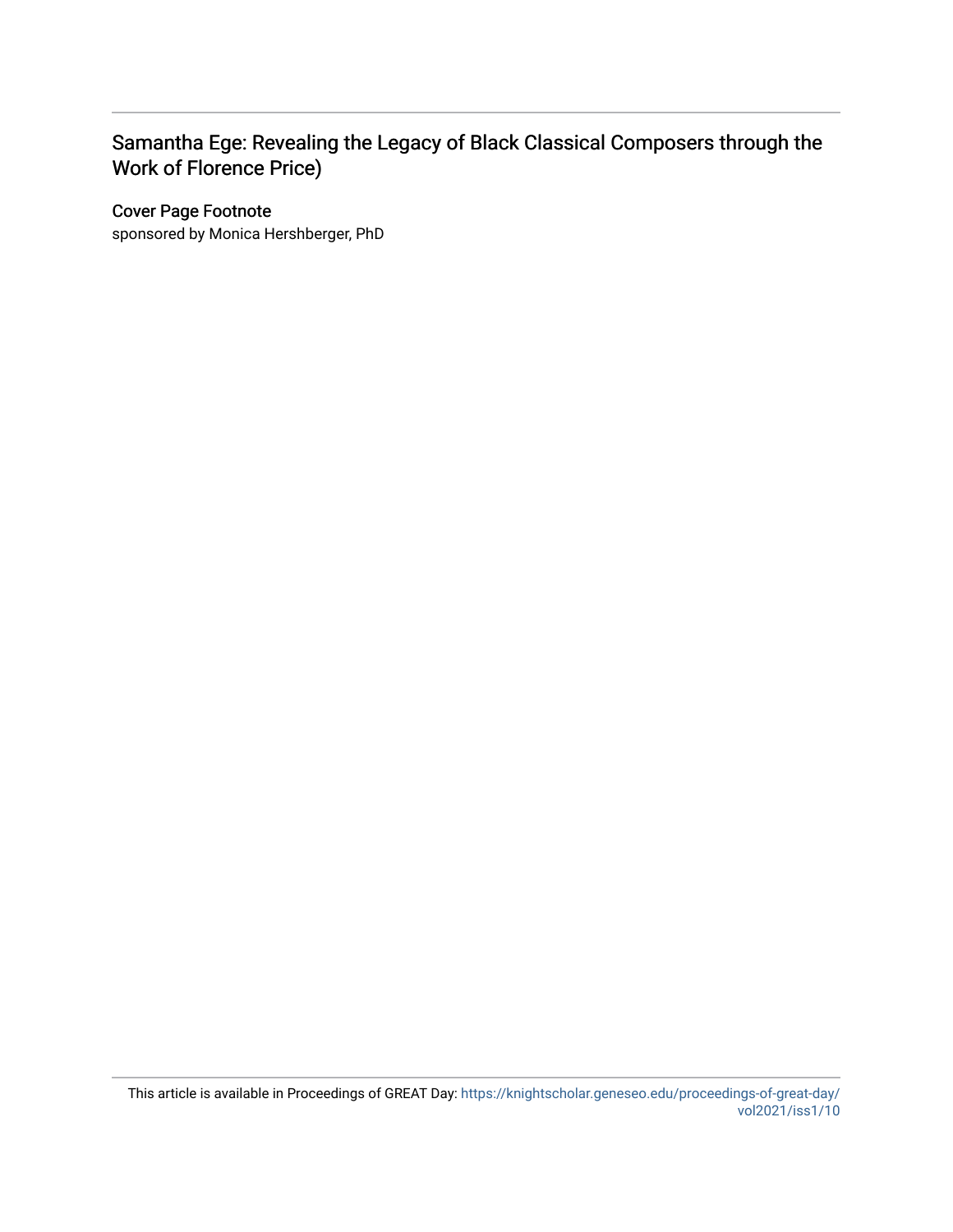North: Samantha Ege: Revealing the Legacy of Black Classical Composers t

# Samantha Ege: Revealing the Legacy of Black Classical Composers Through the Work of Florence Price

# Allison North

*sponsored by* Monica Hershberger, PhD

# **ABSTRACT**

Dr. Samantha Ege is a musicologist-pianist and a leading interpreter of the African-American composer Florence B. Price. She is currently the Lord Crewe Junior Research Fellow in Music at Lincoln College. There, she also teaches courses in music and specializes in the influence of African American and female composers of the 19th and 20th centuries. Her research focuses on uncovering the history of African American women in classical music, whose works have been historically repressed. She has written multiple publications on Florence Price as well as released two albums featuring her compositions. Dr. Ege's work to amplify Florence Price through her publications and performances is significant because it provides representation of a Black female composer in classical music, which restores Price's place in history as well as provides inspiration to other musicians of color.

The Samantha Ege is a musicologist-pianist and a leading interpreter of the African<br>American composer Florence B. Price. She has written multiple publications on<br>Florence Price as well as released two albums featuring her American composer Florence B. Price. She has written multiple publications on Florence Price as well as released two albums featuring her compositions. Ege's musical education growing up taught her that only White men belonged in the world of classical music. It was impossible for Ege to imagine Black women as classical musicians, but learning about Florence Price allowed Ege to see herself as part of classical music history. Specifically, it was Price's *Fantasie Negre* that helped Ege realize this. In a blog post from 2019, she writes:

*Fantasie Negre* carried the message that there was nothing incompatible, and more importantly, nothing new about being black, classically-trained and a woman. Because of Price…I no longer had to dream up the impossible. I could see a very real classical music history before me that placed black women at the centre. And I could see myself. (Ege, 2019a)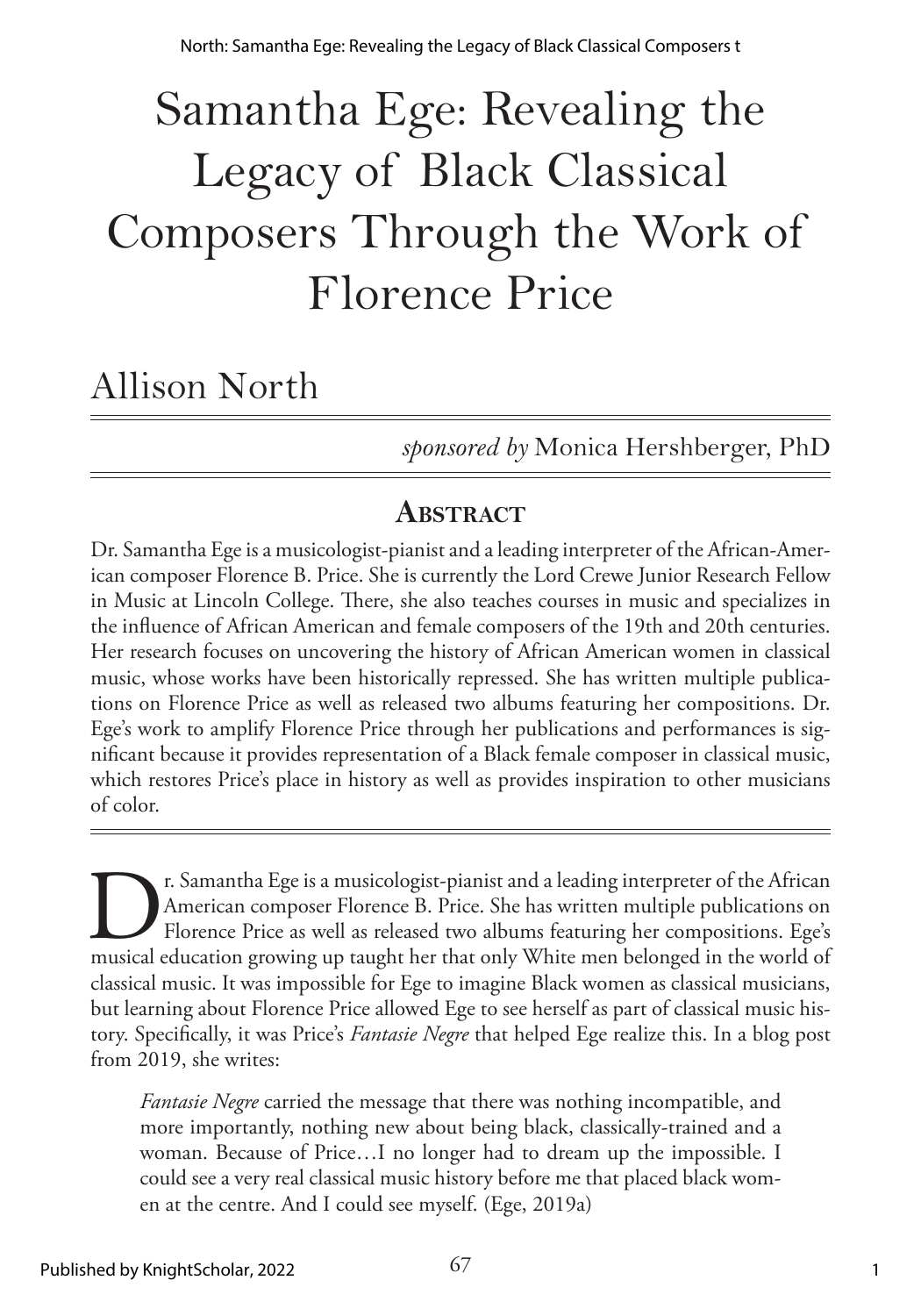68

Ege further explains that *Fantasie Negre* allowed her to realize what she was able to achieve: "It allowed me to see my potential in a powerful and uninhibited light. It gave me permission to wholeheartedly and unapologetically pursue whatever I decided that potential was" (Ege, 2019a).

Price was not the first Black classical composer; there were other women whose own achievements contributed to Price's success. Some of these women include Nora Douglas Holt, Estella Conway Bonds, and Maude Roberts George. Nora Douglas Holt was a music critic for the *Chicago Defender*, a Black newspaper. She also co-founded the Nation Association of Negro Musicians in 1919. Price was later a member of this organization, which would provide her a network of support both as a Black woman as well as a composer (Ege, 2020b, p. 16). Estella Conway Bonds hosted frequent gatherings in her home for various artists. This helped connect the Black musical community in Chicago. Price was friends with Bonds, and Price lived with Bonds for a period when she was having financial trouble. It was while living with Bonds that Price wrote her submissions for the Wanamaker Music Contest, along with the help of the tight-knit community Bonds had created. Maude Roberts George took over as the music critic for the *Chicago Defender* newspaper after Bonds in 1917. Her columns "provided one of the most consistent and thorough public documentations of Price's musical activity during this time" (Ege, 2020b, p. 13). George, who also became the president of the Chicago Music Association, used her influence to further Price's career. As president of the CMA, George helped raise funds for the 1933 concert where Price's Symphony in E minor premiered, performed by the Chicago Symphony Orchestra. Overall, Price would not have been able to accomplish the things she did without the work of those three women. According to Ege:

Price was not an anomaly in the American musical landscape; behind the history that she made in 1933 lies an essential narrative that requires excavation—one that reveals how black women's collective agency, advocacy, and activism paved the way for Price's success. (Ege, 2020b, p. 7)

Learning about how these women paved the way for Florence Price inspired Ege to bring awareness to Price's legacy so that modern composers of color can see that they are not alone and that their work has a place in the mainstream classical repertoire.

Price reflects her identity in her music by using Black folk idioms from spirituals, which are a type of folk song originally sung by slaves in colonial America. In Ege's (2020a) thesis, she notes how "Price reconciled black folkloric traditions with classical conventions and vitalized her vision for a national musical idiom" (p. 78). In other words, Price combined these folk idioms with the traditions of classical music to create a new musical style. For example, the melody of Price's *Fantasie Negre* No. 1 in E Minor is from the spiritual "Sinner, Please Don't Let This Harvest Pass."

Ege's research on Florence Price has influenced the way she has interpreted Price's music. For example, in a podcast interview, Ege explains how the way she performs Price's Sonata in E Minor has changed: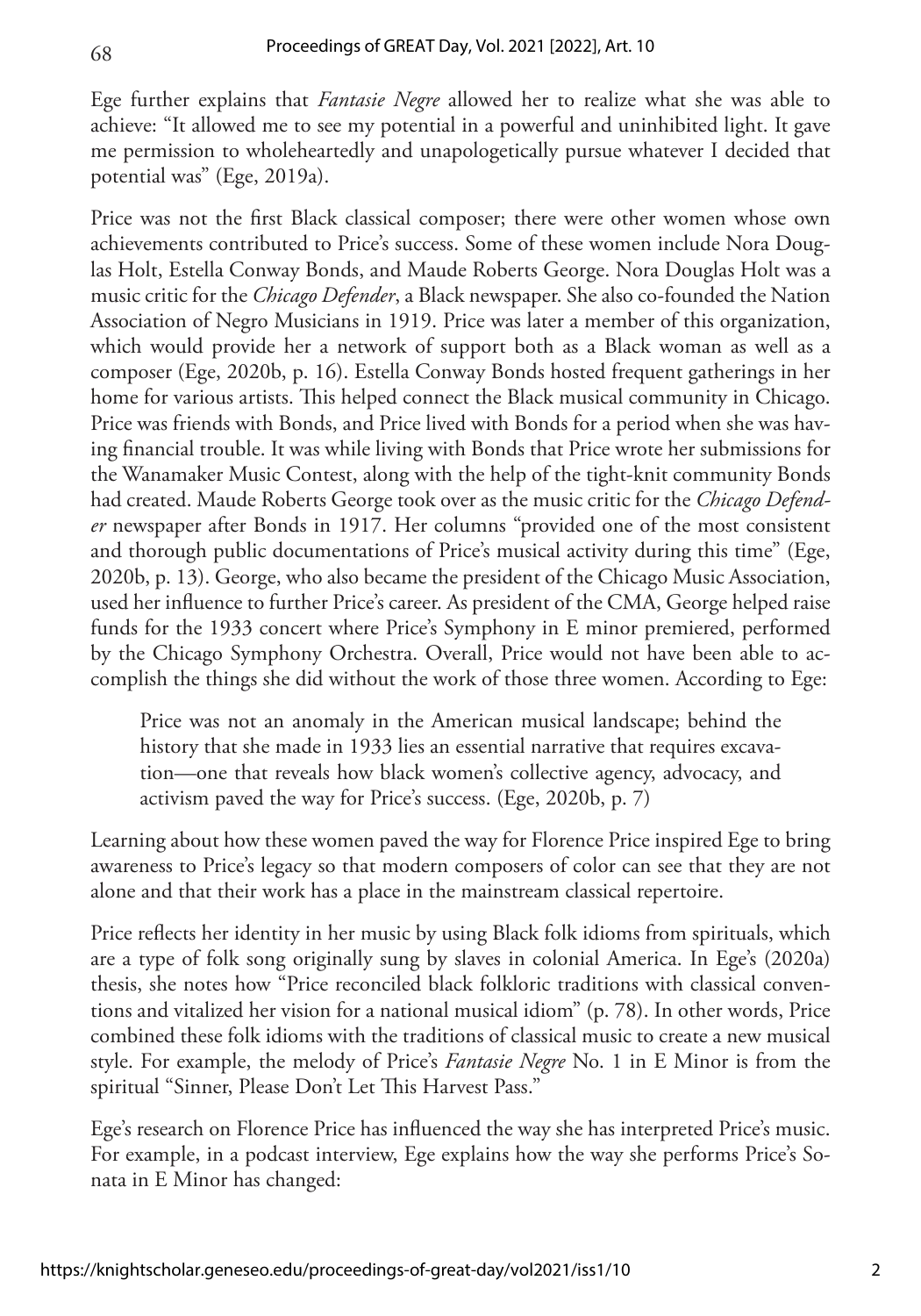[In] the first movement of the sonata, there's the second theme where the musical idea is repeated three times…When I was able to…identify the three repetitions as something that you might hear in a slave song where three lines are repeated exactly then the fourth line is different, it completely changed the way I understood that section of the music.

In performing Price's music, Ege (2018) aims to spread Price's music so that other musicians of color will see how Price embraced her heritage by integrating it into her music and will be inspired to do the same (p. 2). In an article for a music review website, Ege (2021) writes:

*Fantasie Nègre* is my realization of a history that I have longed for, and to which I now belong. For me, it has been quite a journey with Price's music giving inspiration and courage along the way. My hope now is that this glorious repertoire may do the same for you. (Broad, 2019, 19:25)

It is commonly said that Florence Price's music was recently rediscovered. However, this narrative is detrimental because, according to Ege, it takes away accountability and responsibility of fixing the obstacles that prevented the mainstream from wanting to access Price's music (Broad, 2019). Price's music has always existed in the Black communities, and these communities have constantly worked to keep her music alive. The rediscovery narrative erases this work. In her thesis, Ege (2020a) quotes another scholar, A. Kori Hill:

The "rediscovered" Black composer is a tired, damaging trope. It reflects an active process, where certain histories and cultural memories are not considered "relevant" to the mainstream until they prove useful. Black musicians kept the name of Florence Price on their lips, in their minds, and under their fingers. She was not forgotten. (p. 149)

Therefore, Ege's work is a restoration of Price's accomplishments instead of a rediscovery. She aims to bring Price's music back to mainstream audiences.

Ege's main goal in performing the works of Florence Price is to restore Price's place in history so that other musicians of color can draw inspiration from Price. Without other precedence in history, there's the sense that you have to create a new territory in order to achieve something. Each generation can benefit by standing on the shoulders of those that preceded them, just as Price used the accomplishments of Holt, Bonds, and George to succeed. Ege's performance of Price's work ensures that Price's voice is heard and her accomplishments are seen by other musicians of color so that they too can realize their full potential.

#### **References**

Broad, L. (2019, June 7). #8: An interview with Samantha Ege. [Audio podcast episode]. In *Notes on notes*. [https://notesonnotespodcast.com/2019/06/07/8-an](https://notesonnotespodcast.com/2019/06/07/8-an-interview-with-samantha-ege/)[interview-with-samantha-ege/](https://notesonnotespodcast.com/2019/06/07/8-an-interview-with-samantha-ege/)